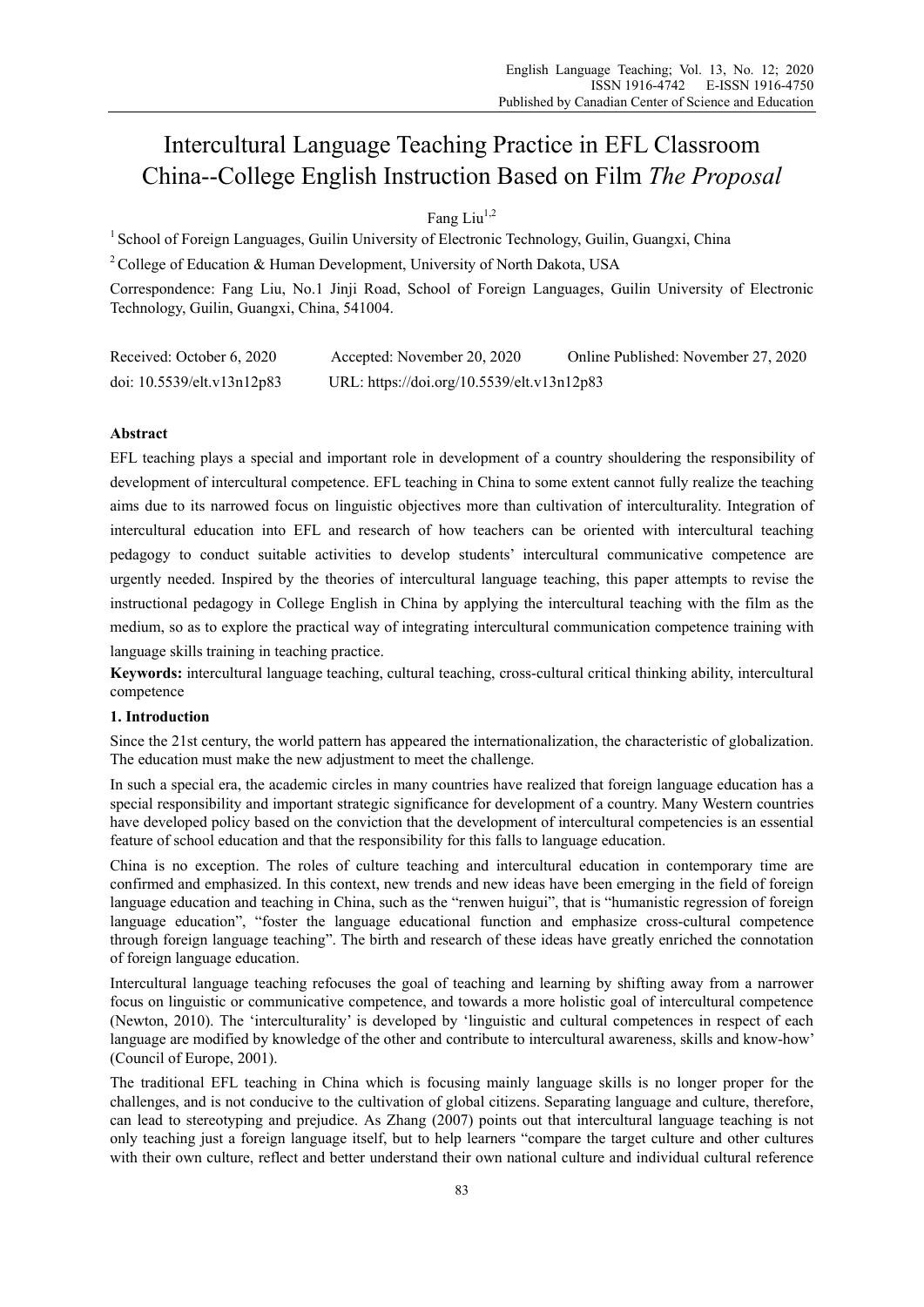framework". EFL teachers are now facing the biggest challenges. Unluckily, they are not all well-prepared.

In China, College English has been a compulsory course for non-English majors. In order to cultivate and improve students' comprehensive ability, instructions are always focusing on students' English skills such as listening, speaking, reading and writing, while ignoring the course educational function, let alone cross cultural literacy, cross-cultural adaptation ability training. Obviously, the current teaching practice can't be fully qualified for the cultivation of graduates with cross-cultural awareness.

Teachers are not ready for intercultural language teaching. Chau argued that teachers had very good awareness of intercultural teaching objectives, fairly good understanding of intercultural teaching but rarely conducted intercultural teaching activities in class (Chau, 2019). Zhou (2011) confirmed that teachers did not deal with intercultural integration properly. Intercultural instruction was mainly knowledge focused and teacher-centered. Nguyen (2013) concurrently found that intercultural teaching was accidental, implicit, and topic dependent because they just followed the course books.

#### **2. Purpose of this Study**

Integration of intercultural education into EFL and research of how teachers can be oriented with intercultural teaching pedagogy to conduct suitable activities to develop students' intercultural communicative competence are urgently needed.

Inspired by the theory of intercultural language teaching, this paper attempts to revise the instruction in College English by applying the intercultural teaching approaches with the film as the medium, so as to explore a practical way of integrating intercultural communication competence training with language skills training in teaching practice.

#### **Inter-cultural language teaching practice: instruction with films as sources**

The teaching design using film as the medium can embed cultural teaching, cultivate students' intercultural literacy and intercultural critical thinking ability. It is necessary for teachers to excavate the material content, integrate teaching resources, scientifically design teaching objectives and contents, and carefully implement each teaching step, so as to achieve targeted and effective teaching.

#### **Re-consider the sources: Films as intercultural teaching sources**

It is possible to envisage a simulation where learners are provided with sources and asked to compare and to analyse documents from their own and the other society (Byram, 1997). Film provides an important representation of cultures and their salient issues. A film provides students with a window to many of the cultural variables that influence management theory and practice but that they may not have personally experienced (Mallinger, 2003). Films can bring the audience into the foreign cultural society, triggering the thinking on the cultural differences, reflecting on their own culture, and developing cultural critical thinking. Films integrate nature and society, culture and history, science and art, religion and morality, ideal and reality. Films are strong in artistry, combines language, music, fine arts and other art forms with various genres, thus considered a shortcut for students to contact and understand the culture of English-speaking countries. Therefore, films are frequently adopted as a cultural teaching tool.

The chosen film should provide several clear examples of contrasting values and the behavioral manifestations that result (Mallinger, 2003). The Proposal, as a romantic comedy, popular among both young and old, is rich for classroom teaching to Chinese students for its exposure of culture differences. Literature review shows that some research papers study pragmatic strategy, assisting audience to better understand and appreciate the charm of film language, some analysis show the cheating language translation, criticism of linguistic analysis, etc. In addition, there are some papers discovering about the study of feminism patriarchal alluding to. However, there is no discussion of taking the film as material for intercultural competence development.

#### **Re-directed Teaching objectives**

At present, the mode of intercultural education in College English courses is relatively backward, and it is difficult to give full play to students' main role in curriculum setting, teaching objectives, teaching content, teaching methods and other aspects, and achieve the ultimate goal of cultivating intercultural competence.

The cultivation of students' cross-cultural knowledge and skills depends on professional and reasonable curriculum setting, teaching content and teaching methods, which emphasize the smooth transformation from theory to practice.

However, College English lessons in China are given much more priority to textbook teaching, highlighting the teaching goals of language skills. On the contrast, culture teaching, intercultural teaching objectives are not clear,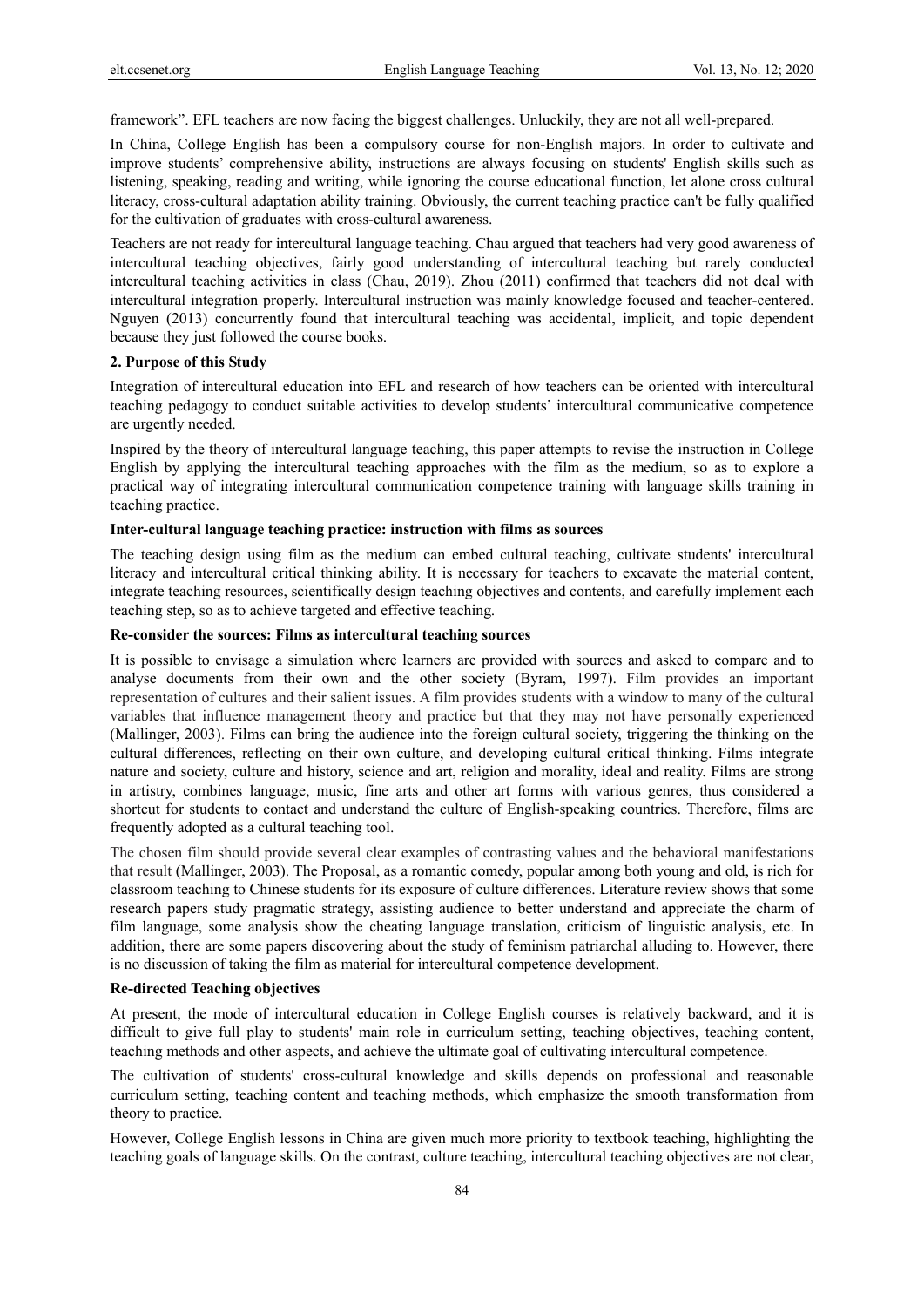prominent, and lead to failure to properly guide students to think about the culture behind the language, to analyze cultural conflict problem, to find the crux of the problem, to treat foreign culture with cultural sensitivity, to build the tolerance and the flexibility of dealing with cultural issues. To sum up, the current teaching aim is really ill-fitted for the cultivation of students' cross-cultural competence.

The Council of Europe's *Common European Framework of Reference for Languages* (2001) discusses the need for the development of general (as opposed to linguistic) competences, including 'intercultural skills and know-how', which comprise:

• the ability to bring the culture of origin and the foreign culture into relation with each other;

• cultural sensitivity and the ability to identify and use a variety of strategies for contact with those from other cultures;

• the capacity to fulfill the role of cultural intermediary between one's own culture and the foreign culture and to deal effectively with intercultural misunderstanding and conflict situations;

• the ability to overcome stereotyped relationships. (pp. 104-5)

Cross-cultural education is necessary for students to get cross-cultural experience to make full preparation for their future study, work and life in the intercultural situation. Taking this instructional plan as an example, the preset teaching objectives can be centered on items from listed above. Teachers should formulate appropriate, feasible and practical teaching objectives according to students' level and teaching content.

#### **Re-constructed Teaching content**

In the current College English teaching in China, there are noticeable deficiencies on teachers' instruction, the interpretation of the cultural content and the activities involving the content. What's more, teachers' understanding of the importance of cultural teaching is inadequate too. The current syllabus advocated is not consistent with the purpose of enhancing intercultural communication by learning a language.

The content of intercultural English teaching focuses on improving students' ability to use English in intercultural context following the "input—noticing—reflection—output—noticing—reflection" pathway displayed below proposed by Liddicoat et al. (2003, p. 20) for developing intercultural competence. This pathway guides learners to discover the less visible aspects of culture in language.



Figure 1. A pathway for developing intercultural competence

Source: Liddicoat, 2002b

The model presupposes a starting point of exposure to a wide range of authentic texts and sources (including oral, performative, visual and written texts/sources) and/or opportunities for interaction with speakers of the target language. Working from this starting point, learners are encouraged to notice features of the communicative event that are unfamiliar (*noticing*). Noticing requires learners to draw on their culture-general knowledge, as well as make comparisons between the observed communication and their own. They then discuss the reasons for these features as well as their personal response to them (*reflection*). Opportunities for communication follow, allowing them to experiment with new forms, expressions or strategies derived from the earlier input (*output*). Learners then attend to how 'comfortable' these feel and how successful the communication was interpersonally (*noticing again*).

Effective intercultural teaching needs to take some principles into account, such as exploratory discovery-based learning, comparing and connecting cultures and social interaction.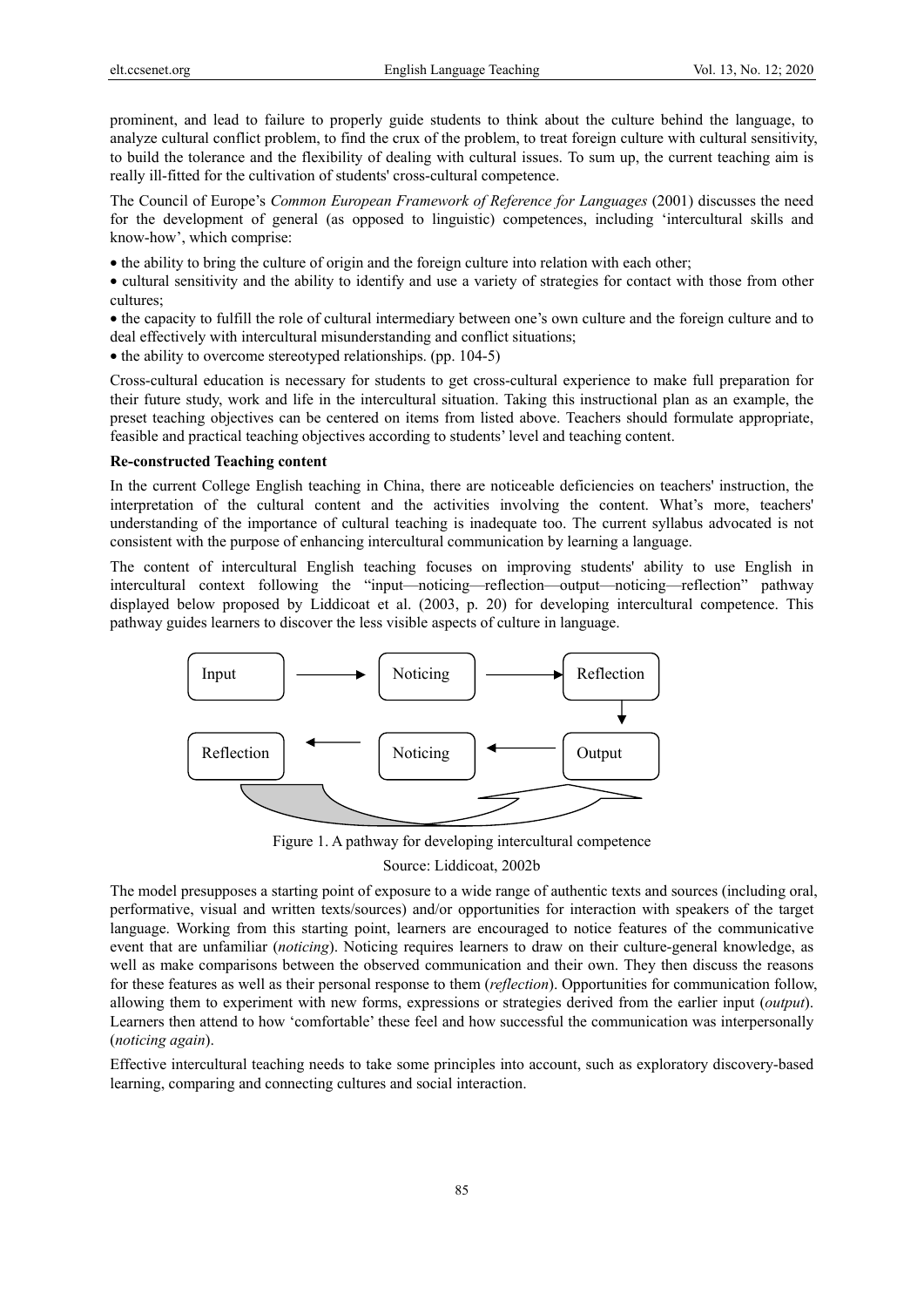



Figure 2. Principles for effective intercultural communicative language teaching and learning (iCLT)

#### Source: Newton, 2010

In terms of teaching methods, case study and role play are most frequently adopted because of their remarkable training effect in cultural knowledge introduction, intercultural knowledge exploration, cross-cultural contexts practice to guide students to "experience", "practice" and "immerse" in cross-cultural contexts. Hence, through these approaches, EFL teaching objectives of cultivating learners' practical ability of intercultural language communication can be achieved.

Preparing a lesson, surely teacher can prepare 3 types of contents from text background information, text themes, text details and vocabulary teaching. Though, these textbook teaching materials are useful and practical but still lack of eye-catching impressive effect to stimulate students.

Teachers can search other resources to create the cultural learning atmosphere. Movies have particular superiority in terms of content, material, means and context for language learning input as well as cultural study.

An online survey was conducted to check students' feedback and the result shows that learners fed back positively after the film watching as cultural factors are vividly shown in front of them, the culture shock they experienced from the movie is obvious and underestimate. Teachers need to further optimize the teaching resources, break the limitation of textbooks, promote student-centered, improve the level of students' cross-cultural communication awareness and communication.

## **Re-designed Teaching**

# **Step 1: Input--Noticing--Cultural introduction**

In College English teaching, it is common to pay more attention to the cultivation of language skills while neglecting the analysis of culture, which is not conducive to the improvement of students' cross-cultural ability and the cultivation of their international literacy.

The teaching objective of this lesson is an unusual film audiovisual lesson. For the time being, language skills training, such as film dubbing and stylistic analysis, etc. are put on the back foot, while cultural contrast, cultural conflict and its resolution are taken as the teaching objectives of this course to cultivate students' intercultural critical thinking ability.

The cross-cultural teaching should not be in the scope of the default, it puts forward more requirements for teachers. The challenges are many but one is really prominent, that is, there is no ready-made reference for the teaching content, teaching outline, in culture teaching in EFL classrooms. Therefore, quality teaching relies more on the teachers' cross-cultural literacy, awareness and instructional ability of cross-cultural teaching.

This teaching process is more than a brief introduction to culture. The content of cultural introduction should be made according to the students' level and teaching syllabus, and it should also be noted that the content of the introduction should be related to the content of the textbook or expand the content of the textbook.

Take the film "The Proposal" for example, such themes as marriage and love appear repeatedly in College English textbook, *New Horizon College English* (3<sup>rd</sup> Edition), as a common topic. Therefore, the teaching content chosen is expanded and based on the textbook.

When the teacher guides the students, the teaching methods such as asking questions, presenting posters and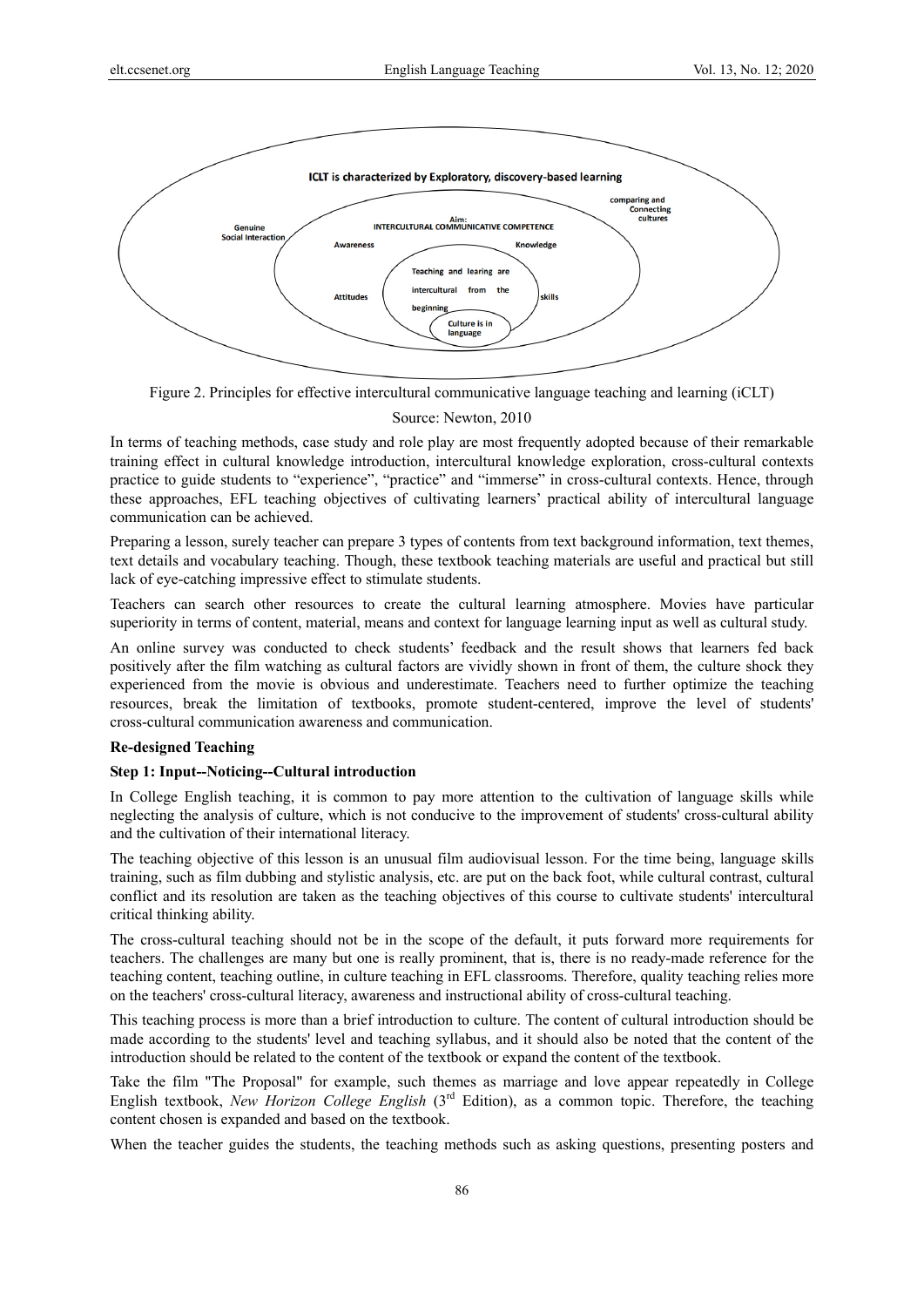short discussions can be used to conduct the introduction. The pedagogical interventions are as follows.

First, teacher asks:

| 1. Where do you think is a good place to propose?        | Input           |
|----------------------------------------------------------|-----------------|
| 2. What are the rules for proposing marriage in general? | <b>Noticing</b> |

Then, poster presentation:

The teacher shows the posters of The Proposal and asks the question.

Compared with the traditional marriage proposal in the traditional marriage custom that a man holding a wedding ring and kneeling down to the woman to propose. Please compare with the scene in the poster that the female kneeling down to propose. Talk about your idea and guess the possible reason.

After that, students discussed and found out something different to the common sense. First, the venue of the proposal is in the busy street. Second, both man and woman are in office suits. Third, the one who is kneeling down to ask the other to marry is the woman. Such a gender inversion for marriage proposal caused the students' expectations for the story.

Then, the teacher briefly introduces the director, actress and actor, and the overall influence of the film.

Next, as an important step of cultural introduction, the whole film is played.

The students have already acquired adequate language ability to understand the scene and plots in the movie. The sumptuous audio-visual feast effectively stimulated the senses and the information processing in the brain, so that they could naturally enter the foreign environment and context of the film and begin the learning process of association, cognition and thinking.

The process of film playing is an important process of cultural input or even cultural immersion, which can not only facilitate the learning of language skills but also achieve the purpose of learning the culture of the target language.

The film directly places the students in the local history, geography, customs, lifestyles, codes of behavior and values, opening up a deep and broad space for cultural and language learning.

## **Step 2: Reflection--Think about conflicts**

Foreign language learners should be aware of the need to compare, contrast and establish relationships between concepts in their own and the foreign language, including the problems of dysfunction and conflicts (Byram, 1997).

After the video is played, the students are divided into groups to think about three questions, discuss them in groups, and then write the speech outline. The three questions given by the teacher for discussion are:

| 1. One of the scenes in the film that makes you feel most different in culture | <b>Noticing</b> |
|--------------------------------------------------------------------------------|-----------------|
| 2. The modern Western concept of love and marriage reflected in the film       | Reflection      |
| 3. Comparison of Chinese and Western concepts of love and marriage             |                 |

The design of the problem is not random, but based on the goal of training and learning path. For example, question 1 is consistent with the first item of the teaching objective, that is, it focuses on cultivating students' cross-cultural awareness and sensitivity, and helps them to view, analyze and solve problems from a cross-cultural perspective.

Questions 2 and 3 try to enrich students' cultural knowledge, including their own cultural knowledge and foreign one, also in line with their respect, tolerance, understanding and appreciation of different cultures. When the students are in the process of group discussion, the teacher plays the role of a facilitator of learning, either to join the team, to listen, to assist the summarized key points, or to give guidance, which students benefit from. Students from peer groups exchange ideas on different points of view, complement each other, learn from each other. When the teacher joins as members of the discussion, students are given more concern.

The cultivation of cross-cultural critical thinking ability needs such open topics, discussion ideas and summative language output. The above three discussing questions designed for cross-cultural teaching goal and learning path can comprehensively train students' cross-cultural ability, set examples of summative language ability. More in-depth questions can be raised after completion of these questions to guides the student to continue on in the culture reflection, for example, any other cultural differences in the film shocked them.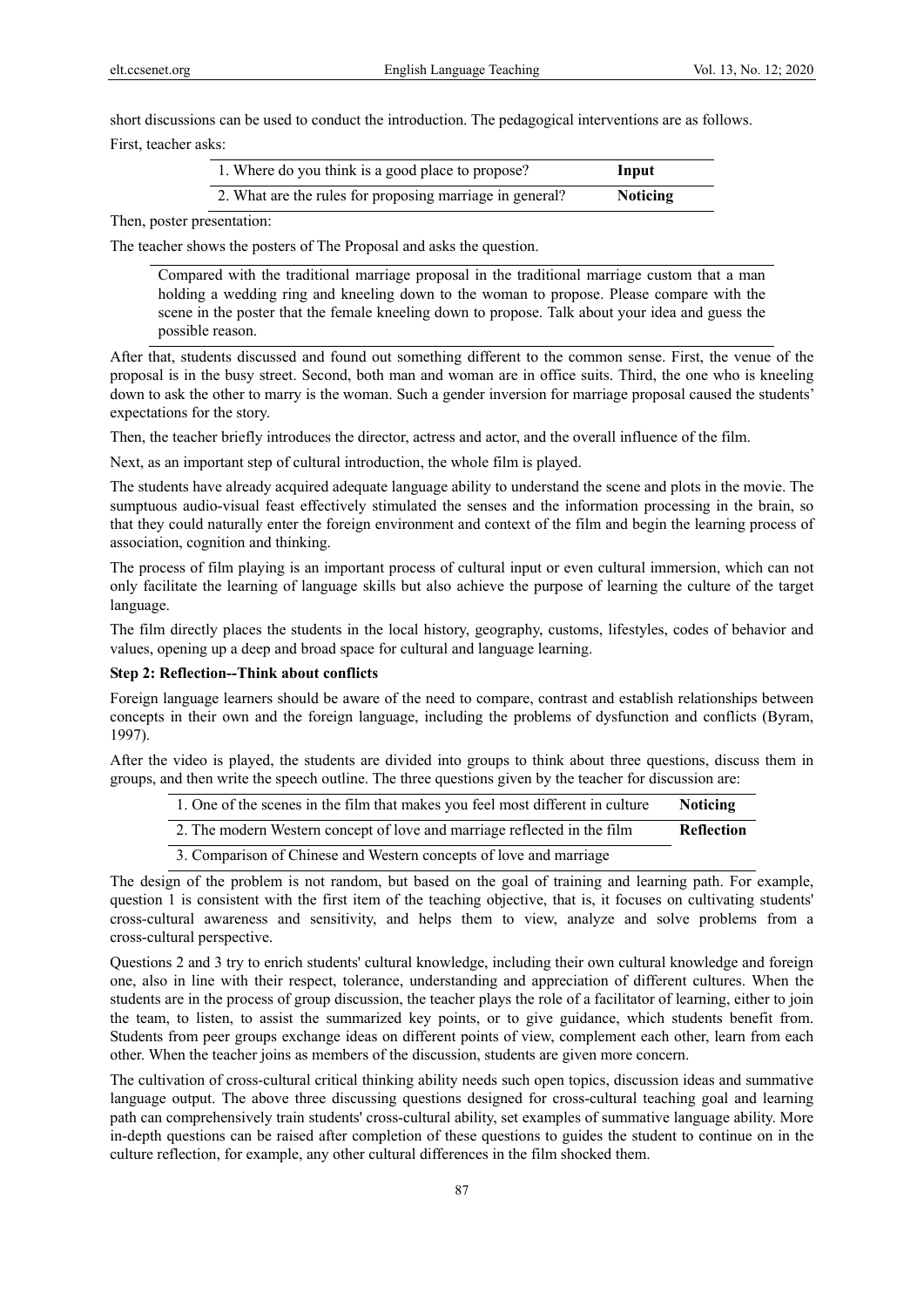In the discussion section, the design of discussion topics must be based on students' previous knowledge and skills and the discussion should be guided in a well- planned way, so as to further correct students' attitude towards cultural differences, emphasize understanding and avoid stereotypes and prejudices.

For example, question 1 is an open question so students would have talked about many aspects, like costumes in wedding, the hot sexy bachelor party, Teachers need to exercise their own cross-cultural ability and cultural teaching approach to sort out and select an important topic and then guide them for in-depth exploration.

#### **Step 3: Output--Cultural inquiry**

University students seldom have further exploratory learning in some aspects involving the great differences between Chinese and Western cultures in EFL classroom.

This indeed is the common fault of the cross-cultural language teaching in China. Studies on EFL teacher interviews showed that the main reason is that teachers are highly susceptible to the teaching material, the outline syllabus, the impact of the teaching, thus they subconsciously ignore this part of the teaching. Though teachers have formed some cross-cultural teaching idea, but these precious ideas are less involved or related in teaching practice.

Even if there is some involvement, it normally stays at the shallow level of culture knowledge introduction. Those teaching activities that focus on cultivating students' cross-cultural awareness and attitude, and even cross-cultural skills, such as the inquiry activities of cultural contrast, are lack greatly.

As for the questions raised above, the students' answers were varied. Some groups only summarized the phenomenon of cultural differences, for example, the students put forward the differences between Chinese and Western wedding etiquette, and illustrated with examples, such as the differences in wedding venues, ceremonies and costumes.

But when the teacher asked why in the western wedding, the bride wear white, why the wedding is held in the church and so on, some students could not give a further affirmative answer.

At this time, when the teacher gives some reference literature and guides the students to read for answers, the students are interested in the further questions proposed by the teacher. This learning process goes beyond the previous level of "cultural knowledge", and then begins to explore the background information of differences.

For the cross-cultural attitude, it can be considered as a promotion above the knowledge, students should at least neither resist, nor immediately but rashly draw certain conclusions based on personal feelings.

Finally, through reading and searching literature, students found that white was the dominant color in Western weddings to emphasize the reverence for marriage loyalty and purity, and the commitment of church priests and newlyweds was related to religion.

Christianity has always been the most influential religion in the West. It touches every aspect of people's lives. From the moment one is born to the moment one is baptized to the moment one dies, prayer is inseparable from religion, and naturally it has become part of the marriage custom.

Therefore, understanding and answering questions are self-exploration initiated by students under the guidance of teachers, which also strengthens the subjectivity of learning. As a result, students' understanding of cultural phenomena rises from superficial knowledge to deeper understanding.

#### **Step 4: Noticing again---Cultural contrast**

The crucial element of the knowledge dimension is that it should include a comparative method and be related to the development of critical cultural awareness (Byram, 1997).

One of the aims of this teaching step is therefore the development of cultural awareness, that is, 'agradually developing inner sense of the equality of cultures, an increased understanding of your own and other people's cultures, and a positive interest in how cultures both connect and differ' (Tomlinson & Matsuhara, 2004, p. 7)

This strengthens cross-cultural awareness and sensitivity and helps them to view, analyze and solve problems from a cross-cultural perspective.

To this end, the teacher continued to ask questions:

1. The influence of religion, clan and family concept between Chinese and Western marriage customs. **Output** 

2. What do you think of the popular etiquette in Chinese and Western wedding? Noticing again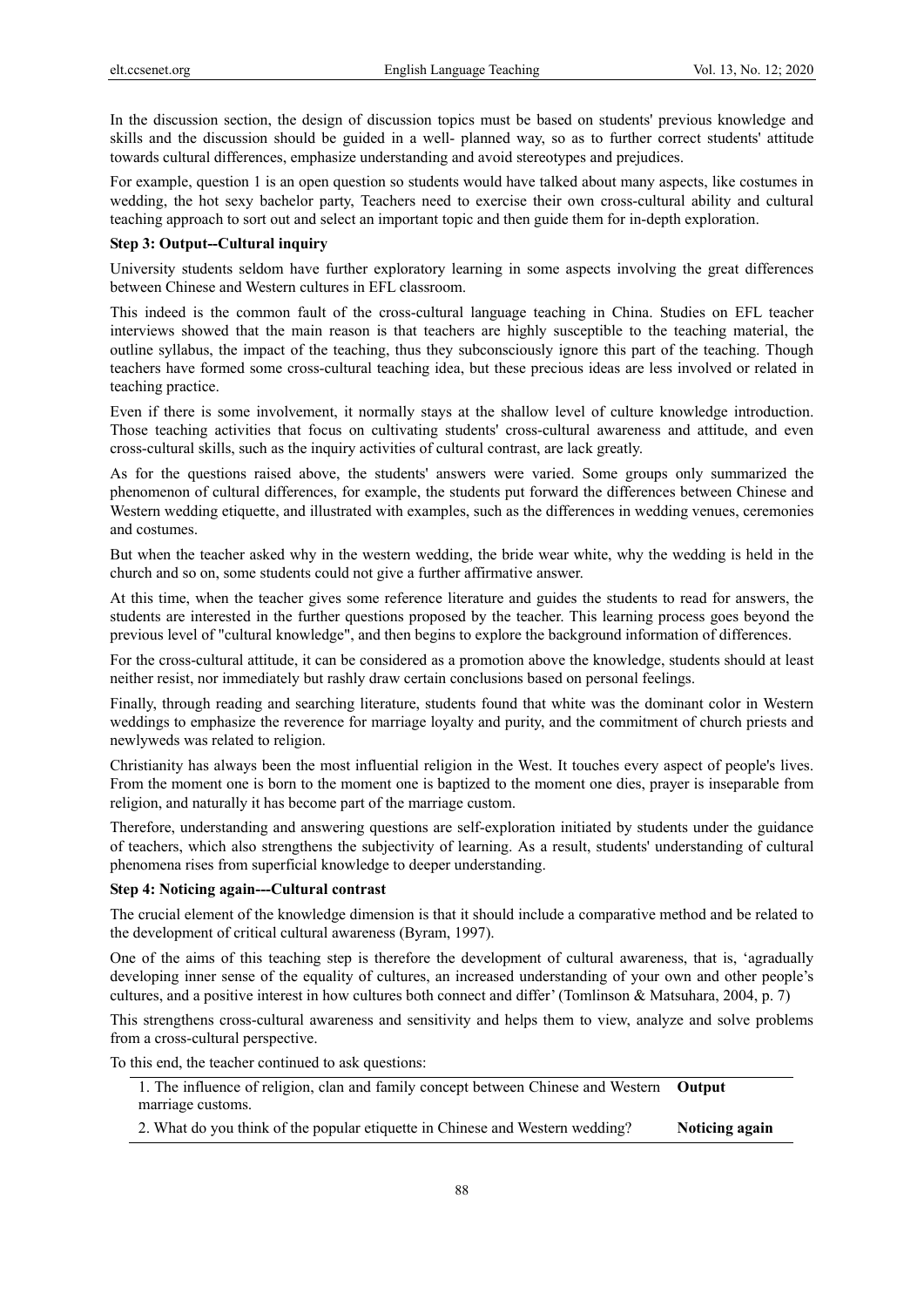For example, teachers carefully observe the students' analysis and presentation of the influence of religion between Chinese and Western marriage customs, provide appropriate guidance and summary, and then inform the students with the help of literature research.

Marriage is completely regarded as an institution created by God, is the eternal agreement between the parties in marriage, and has sacred solemnity. The union of Adam and Eve established the monogamy in Christianity. The church was in the Garden of Eden, and God was the officiating person, which determined that the church wedding was the traditional form of marriage in European and American countries and had legal importance.

Chinese people believe in intangible things, including Buddhism and ancestors, so Chinese people seem to be atheists seemingly, but in fact they are not. Chinese marriage customs are permeated with respect to ancestors and belief in divination and prophecy, but they lack certain fixed procedures and forms.

Also, there are differences in marriage concepts between China and west. Chinese traditionally see marriage more as a way to extend the family line, preserve the family name and strengthen the family, and put the benefit of the family group first. In the West, marriage is more regarded as the union of lovers and more concerned with personal happiness and willingness.

These comparisons need to be fully summarized by students themselves. Comparison is output of critical thinking activities, rather than the infusion of knowledge. Such a learning process enables the students to form an attitude of calm in dealing with problems in cross-cultural settings.

Cultural contrast is not an emphasis on confrontation or to distinguish the better from the worse. Its main purpose is to properly guide students to think about the culture behind the language, analyze the problem of cultural conflicts, encourage students to find the crux of the problem, cultivate students' sensitivity to cultural differences, tolerance to foreign cultures and flexibility in dealing with cultural issues.

For example, wearing white in Chinese wedding was a taboo, because white was thought to be unlucky and frequently used in funerals. Students need to find the crux of the cultural conflict, cultivate the ability to deal with cultural issues flexibly.

#### **Step 5: Reflection---Skill training**

Teachers assign tasks:

1. Interview your parents and grandparents about their wedding and explain how you will plan yours.

**Reflection** 2. Explain to foreign tourists the evolution of modern Chinese marriage customs.

3. Why is a mixed type wedding that contains both Chinese and Western elements

popular in China? Predict the future trend of weddings in China.

The cultivation of intercultural communicative competence under the framework of EFL teaching not only emphasizes the extensional ability to communicate with different cultural groups, but also gives equal importance to the learners' association between mother tongue and culture and the ability of introspection. Learners need to become aware of what is meant by culture, and what aspects of their behaviour and language use are culturally specific. Thus intercultural teaching and learning require self-reflection, through which learners come to understand how their culture influences their use of language, and how their communicative interactions reflect their culture (Tomlinson, 2004).

Therefore, it is necessary for teachers to guide students to reflect and introspect Chinese culture in EFL courses. Foreign language courses should be duty-bound to carry forward the excellent traditional Chinese culture, cultivate cultural confidence and cultivate patriotism.

The first question is a descriptive question, which requires students to describe the evolution of China's marriage customs of the past three generations mainly by introduction with rich traditional Chinese cultural deposits.

Question 2 is also of this category, but a little more demanding. It challenges students' thinking and language ability. Students can basically form opinions and express themselves in positive words.

Students responses question 3 with "cultural dialogue", "negotiation of cultures between China and west", "fancy education received by new generation", and "the China Opening-up Policy and social progress" etc, teachers continue to convey that the reason of modern marriage customs presents in mixed elements of Chinese and western wedding cultures lies in the fact that Chinese Youth is absorbing essence of both cultures, bringing romantic and solemn, contracted and fashionable, thrift and solemn atmosphere in to their weddings. This also showed the young people today already preserve traditional Chinese style, and selectively accept western culture, thus present a correct cultural attitude.